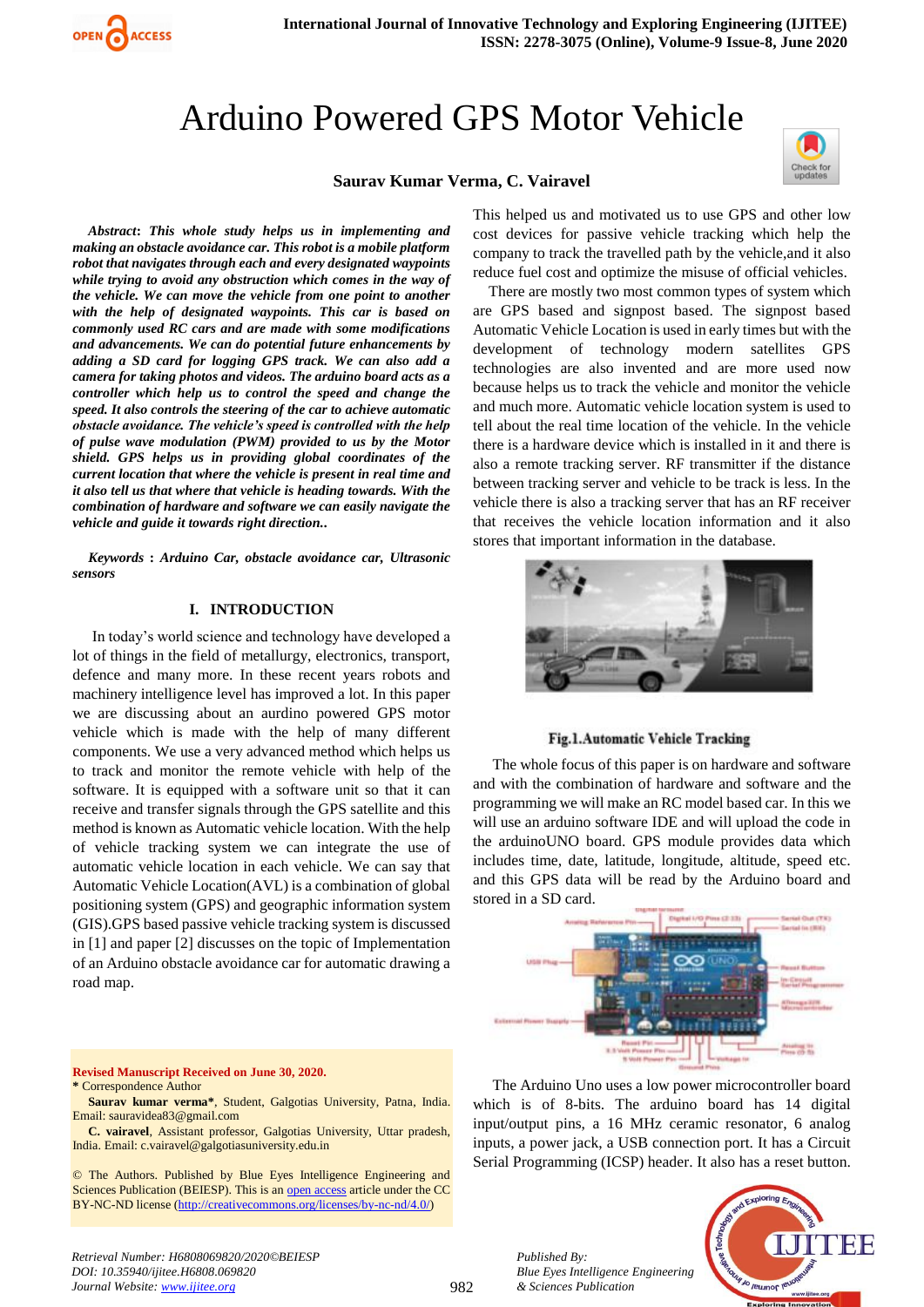We just simply has to plug in to a computer with a USB cable and upload the code to perform the functions.

# **II. RELATED WORKS**

In today's world the cars in the market are distinguished by their functions and some of the certain functions and features are:

1. Intelligent obstacle avoidance car: Nowadays cars are so intelligent that they avoid any obstacle which comes in front of the car and has given the open to the world for self-driving.



- 2. Automatic tracking car: With the help of tracking sensor, we can track the car and find the car that where it is in the real time. Auto inspection can also be done.
- 3. Automatic following the car: With the help of infrared obstacle avoidance sensor, it automatically maintain its distance from other vehicles and perform obstacle avoidance function.
- 4. Wi-Fi control car: Wi-Fi helps us to monitor the video in real time and we can even stream the video. We can also control the movements of the car as according to our needs.



**Fig: core hardware design**

# *A. Design of autonomous gps vehicle*

 The autonomous GPS vehicle is composed of arduino UNO, MPU, compass, servo, motor driver, 7.2v battery, sonar.The above figure shows the hardware design. We can connect the power supply to arduino so that we can power the entire car. This car is also based on regular RC car and its entire components including microprocessor and the sensors are platformed on the same base. We don't need a driver because the microcontroller is almost equivalent to brain of a driver and it will process all the data and take decisions. The decisions are performed by giving signals to its actuators.

# *B. Underbody design of the car*

In order to understand the underbody design of the autonomous GPS vehicle we will have a 3D look generated by the 3D printer and try to understand underbody design.

In the figure given below the point from 1 to 4 is used to set an Arduino control board.

The points from 5 to 8 is Used to set up a L298N driving motor.

The point 9 is used in to fit the infrared sensors in the car. The point 10 is used for installation of speed sensor.

The point from 11 to 14 is used to fit in the DC gear motor. The point 15 help us to connect the motor through the board. This point16 is used for the installation of the battery.



# **Fig: Underbody Design of autonomous GPS vehicle**

# *C. Implementation of autonomous GPS vehicle*

Table 1 shows the list of hardware's and other parts list with its prices and quantity. We use some of the hardware which is used in making of the autonomous GPS vehicle. Arduino UNO is the main control board. The IR sensors helps the car to detect the distance of other car that how far it is and avoid it from crashing with the other vehicle. Some of the features which are in the Arduino control board are:

- 1. The control board has an Open source code circuit design and the program development interface is also free to download. We can modify it as according to our needs.
- 2. We should use a low cost Microprocessor controller and it can be powered by USB interface and we also don't need any external power supply.
- 3. We can easily connect the arduino board with the sensors and a number of other electric components.
- 4. Arduino's interface is completely based on open source code and is completely free for everyone.
- 5. With an USB interface there is no need of external power supply.



*Retrieval Number: H6808069820/2020©BEIESP DOI: 10.35940/ijitee.H6808.069820 Journal Website: www.ijitee.org*

*Published By:*

*& Sciences Publication* 

*Blue Eyes Intelligence Engineering*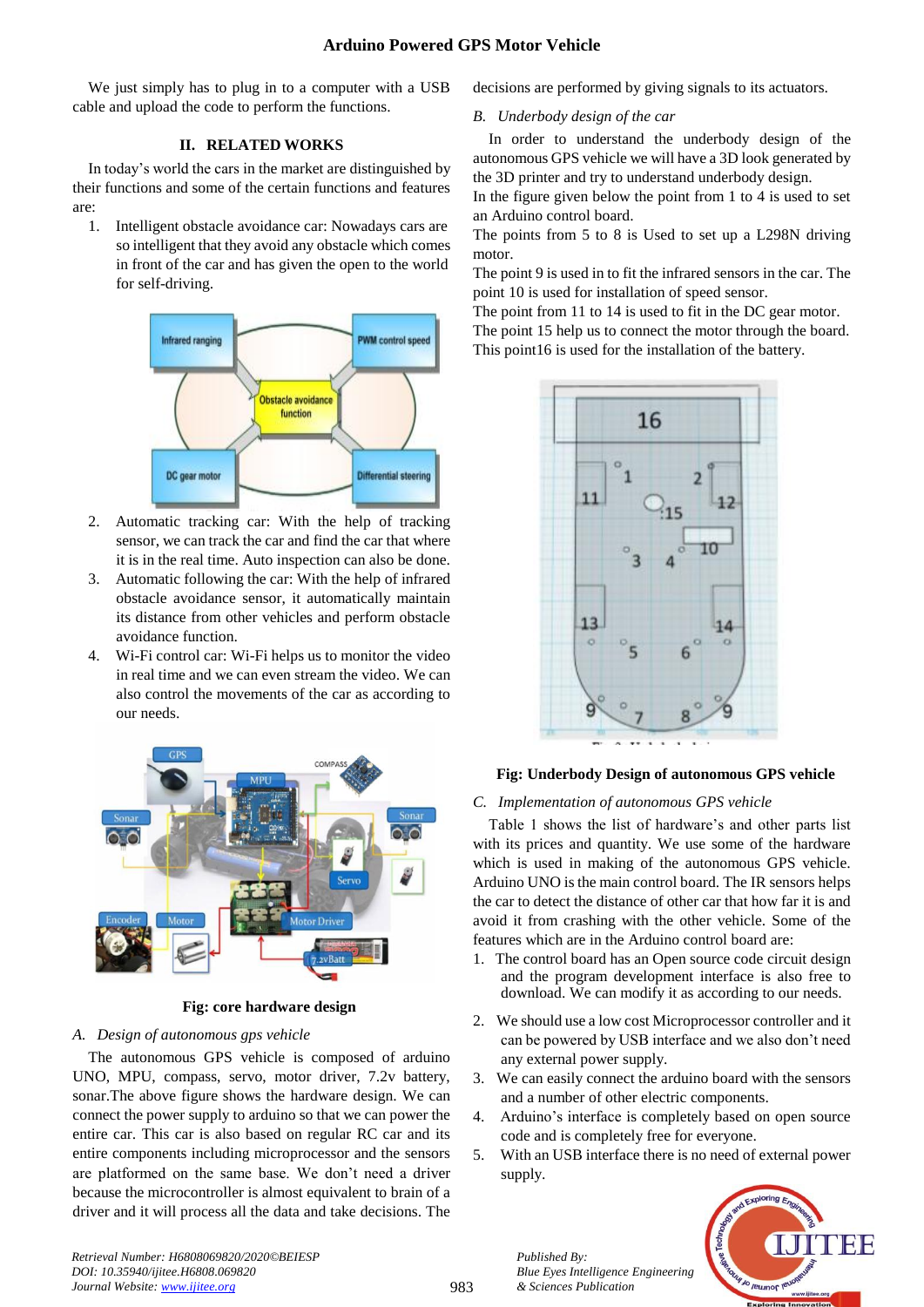| Item                | Desec.              | Price | Qty            | Sub   | Remark       |
|---------------------|---------------------|-------|----------------|-------|--------------|
|                     |                     |       |                | Total |              |
| <b>MCU</b>          | Arduino Mega 2560R3 | 725   | 1              | 725   | Amazon.in    |
| <b>Motor Driver</b> | Adafruit Motor      | 220   | 1              | 220   | Amazon.in    |
|                     | Controller I 293D   |       |                |       |              |
| <b>GPS</b>          | u-Blox Neo-6M-0-001 | 1100  | 1              | 1100  | Snapdeal.com |
| <b>Compass</b>      | GY-271 HMC5883L     | 328   | 1              | 328   | Amazon.in    |
| <b>Ping Sensor</b>  | Adafruit HC-SR04    | 164   | $\overline{4}$ | 656   | Amazon.in    |
| <b>RC-Car</b>       | Cross Country*      |       | 1              |       | Pre owned    |
| <b>Battery</b>      | Li-Po 1800mAh       | 500   | 3              | 1500  | Ebay.in      |
| Servo               | Tower-Pro SG-90     | 200   | 1              | 200   | Amazon.in    |
| Motor               | Brushed RS-540SH    | 175   | 1              | 175   | Amazon.in    |
| Misc. Stuff         | Wire, Jack, etc.*   |       |                |       | Pre owned    |

The open-source Arduino environment makes our work very easy and flexible. We just have to write the code and upload it into the I/O board with the help of the arduino IDE software. This module used TinyGPS++, Memory Free, SDFat libraries. TinyGPS++ is a library function which is mainly required to extract the GPS data which includes position, date, time, altitude, speed, course etc. from GPS receivers. It provides easy-to-use method to extract the data. SDFat library is mainly used to read and write data to SD cards.



## **III. PROPOSED WORK**

In this proposed system there is a lot of proposed work which is done in this field so that the cars can be more advanced and useful. The functions which are added in these car is tracking the vehicle and locking the vehicle with the help of GSM and GPS technology. It can be accessed by only its authorized user and nobody else.

If someone else try to open the door forcefully then the IR sensors senses the signals and send an SMS to the owner of the car that where the car is present at the moment and saves the owner car from the theft. These helps us in tracking and adding advance features like self-driving and are intelligent to avoid obstacle by itself.

There are Wi-Fi control cars which helps us in monitoring the car in real time and the movements of the car and save our vehicles from any theft.

## **Block diagram**

- 1. We will tell you about the steps which is performed in the navigation mode
	- 1. At first we will initialize the GPS.
	- 2. We will then Boot up the GPS module and find the current coordinates.
	- 3. We will now set the pathway.
- 4. We will now load all the designated waypoints into the list and we will select the first waypoint and the car will turn to the direction in which we have selected the waypoint.
- 5. we will start setting the next waypoint so that it can travel to the next waypoint and we will again and again set the waypoints so that it can reach to its end point. The end point is the final destination of the vehicle
- 2. Obstacle avoidance
	- 1. With the help of sensors we can detect the vehicle and the sensors also find the distance that how far is the obstacle from our vehicle.
	- 2. Microcontroller is the brain of the car and it helps us to decide whether the object is in left or right.
	- 3. Microcontroller gives command to correct actuator signal and perform the function.



# *A. GPS*

Nowadays every vehicle has a global positioning system (GPS) inside it. This navigation system is developed by the united states of defense department and is maintained and managed by the United States air force 50th space wing. This vehicle tracking system has a GPS which works with the help of global navigation satellite system. It is now used in all the vehicle so that we can keep a track of the vehicle.

## *B. Working of GPS*

*Published By:*

*& Sciences Publication* 

*Blue Eyes Intelligence Engineering* 

GPS satellite transmits the signals to the devices or equipment present on the ground and one of the most important devices in them are the GPS receivers. GPS receiver requires an unobstructed view of the sky so that it can receive the signals properly. They are kept in the outdoors where there is no tall buildings and have a clear view of the sky without any objects surrounding it. GPS operations depend on a very accurate time reference, which is provided by atomic clocks. The signals moves with the speed of light and is received by the GPS receiver. These signals sometimes arrive at different time because of the distance.



*Retrieval Number: H6808069820/2020©BEIESP DOI: 10.35940/ijitee.H6808.069820 Journal Website: www.ijitee.org*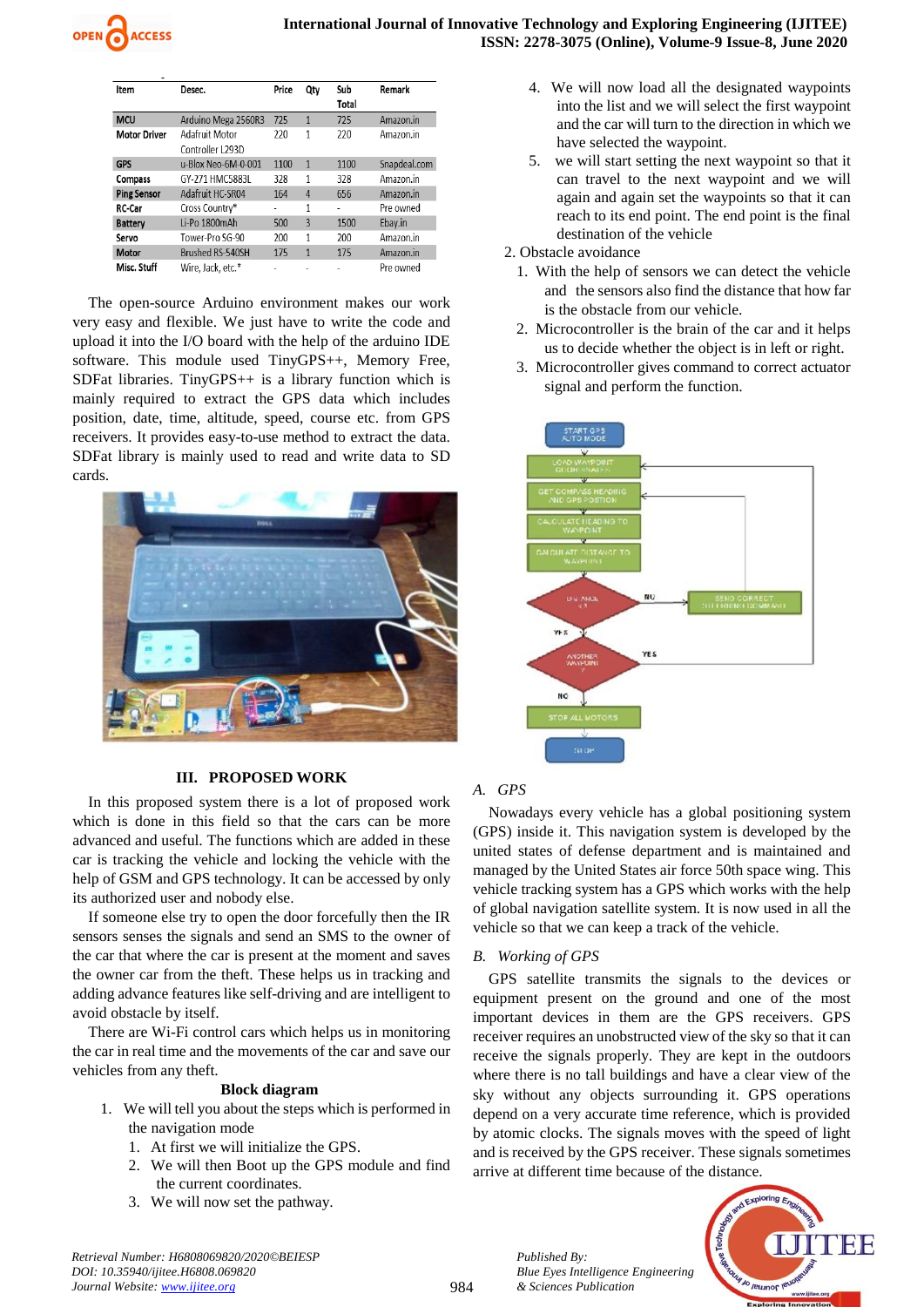# **Arduino Powered GPS Motor Vehicle**

Some of the satellites are far away from the other satellites so that's why there is a time difference between the two signals. The GPS data of the path travelled by the vehicle is collected using a GPS receiver. The receiver collects the data from the satellites. Here it uses the principle of trilateration and locates the point on the earth.



#### **Fig: signals from multiple satellite**

## *C. Determining position through GPS*

The location of the satellite is always known by the GPS receiver because satellite information is included in its transmission. With the help of estimation that how far a satellite is we can find out where is the satellite located. The receiver knows that it is located somewhere on the imaginary sphere surface. It determines the size of several spheres and there is one for each satellite and wherever the sphere intersects the sphere is located there.

## *D. GPS accuracy*

GPS accuracy is one of the important factor that totally depends on the type of receiver that we are using. Most of the hand held GPS have 10-20 meter accuracy but if we need better accuracy we can use differential accuracy which is one the method used in receivers. For higher accuracy in Differential GPS we should fix an additional receiver at a known location nearby.

#### *E. Timing of signal*

All GPS satellite have atomic clocks. There is a pseudo random code which helps us in sending different signal and these signal vary from each other. These random sequences are repeated internally in a continuous manner and it is also known by all the GPS receivers.

# **IV. EXPERIMENTAL RESULTS**

The actual GPS navigation test are conducted on the roads of Noida. The experiments are conducted on the roads and we also put some obstacle in the pathway of the car to check that the car is avoiding vehicles or not. We recorded each point on the externally attached logger module. We saved all the data as a text file and processed it with the spreadsheet package. We didn't performed and filtering and smoothing while data processing. The distance of the first way point from the starting point was approximately 75 meters.

With the help of this experiment we found out that our car can go through the waypoints or not. This experiment shows us that how accurately it can travel through the waypoints. At first we faced several problems such as instability in tracking and it was caused due to disorientation in navigation. We faced some problems when we stop the car for a while and start again then there is problem with the GPS. We attached a compass module in the car which helps us determine orientation of the robot.



#### **V. CONCLUSION**

This was quite an interesting project and I also studied and researched about this project on the internet. It inspired me and made me do the work on this interesting project. Some people have done their works to make an excellent RC car but some of them didn't get the satisfied result. GPS navigation system gained my interest and I wanted to make my RC car on the GPS technology and receiving the data was the highest goal in my project.

At first, it was a very difficult task to control the robot and to Process the GPS signal. It took me almost a month to get a reliable data from the receiver and after that I started writing the code and I tried it for two weeks but I was unsuccessful. I asked my seniors that anyone has made this project or any research and they helped me with suggestions and I got the source code from a researcher who has already done the project. It helped me a lot. His work help me in changing that useless GPS receiving code with his one which worked very smoothly and I got the data which I needed. Now we have to test the car that it is working properly or not and after a countless number of tests it started working properly. We tested the vehicle in our campus and at roads to so that we can check that the car is working properly or not. The car was avoiding vehicles and almost giving good results.

At last I want to say that I was quite satisfied with my work and I made this project with a very limited number of components. I tried to keep the hardware mechanism as simple as possible.



The car will look like this after all the hardware get attached to it.The figure of the car is given above.



*Retrieval Number: H6808069820/2020©BEIESP DOI: 10.35940/ijitee.H6808.069820 Journal Website: www.ijitee.org*

985

*Published By:*

*& Sciences Publication*